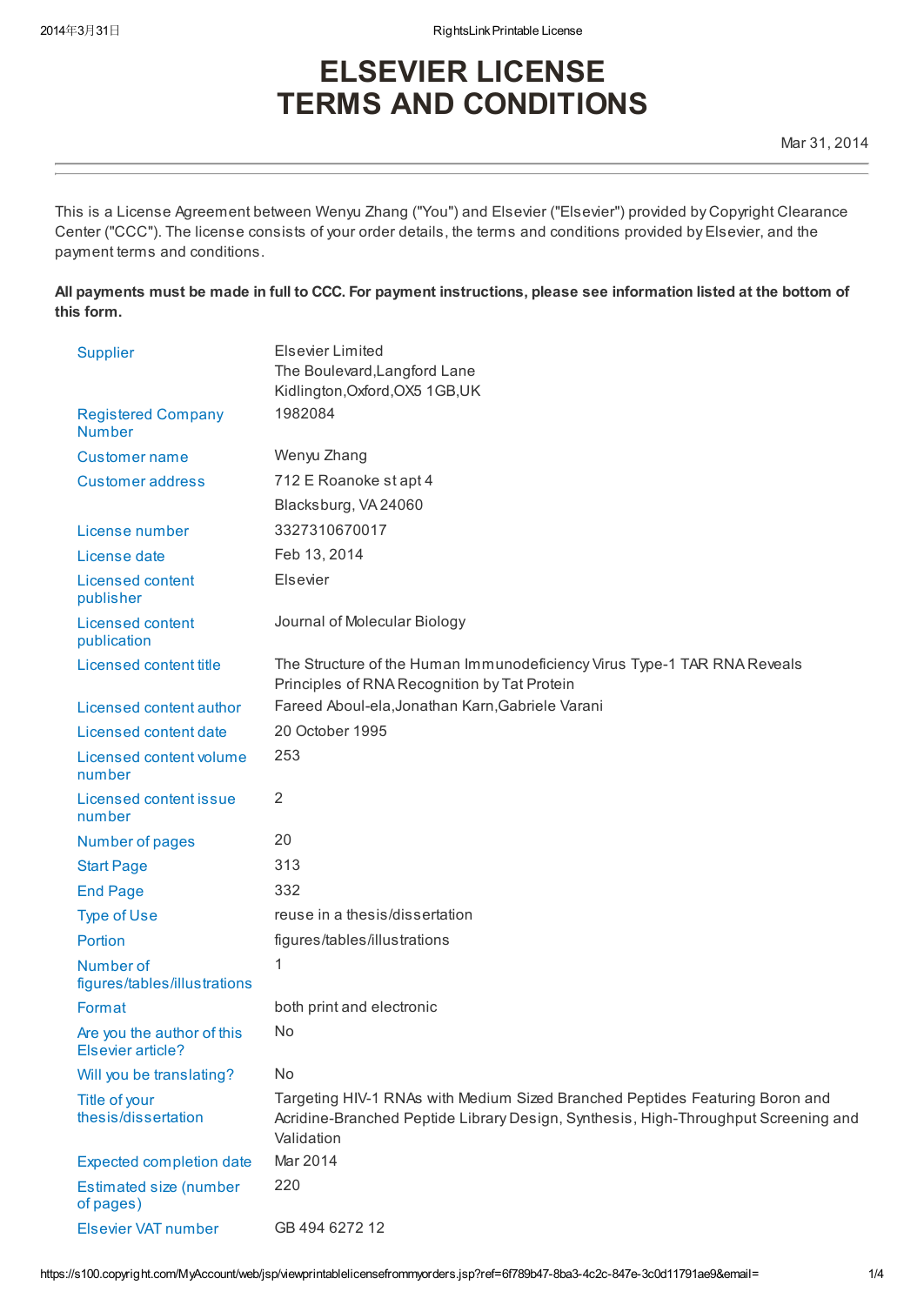# Permissions price 0.00 USD VAT/Local Sales Tax 0.00 USD / 0.00 GBP Total 0.00 USD

2014年3月31日 RightsLink Printable License

Terms and Conditions

## INTRODUCTION

1. The publisher for this copyrighted material is Elsevier. Byclicking "accept" in connection with completing this licensingtransaction, you agree that the following terms and conditions apply to thistransaction (along with the Billing and Payment terms and conditionsestablished by Copyright Clearance Center, Inc. ("CCC"), at the timethat you opened your Rightslink account and that are available at any time at http://myaccount.copyright.com).

## GENERAL TERMS

2. Elsevier hereby grants you permission to reproduce the aforementionedmaterial subject to the terms and conditions indicated.

3. Acknowledgement: If any part of the material to be used (for example,figures) has appeared in our publication with credit or acknowledgement toanother source, permission must also be sought from that source. If suchpermission is not obtained then that material may not be included in yourpublication/copies. Suitable acknowledgement to the source must be made, eitheras a footnote or in a reference list at the end of your publication, asfollows:

"Reprinted from Publication title, Vol /edition number, Author(s), Title ofarticle / title of chapter, Pages No., Copyright (Year), with permission fromElsevier [OR APPLICABLE SOCIETY COPYRIGHT OWNER]." Also Lancet special credit -"Reprinted from The Lancet, Vol. number, Author(s), Title of article, PagesNo., Copyright (Year), with permission from Elsevier."

4. Reproduction of this material is confined to the purpose and/or media forwhich permission is hereby given.

5. Altering/Modifying Material: Not Permitted. However figures andillustrations may be altered/adapted minimally to serve your work. Any otherabbreviations, additions, deletions and/or any other alterations shall be madeonly with prior written authorization of Elsevier Ltd. (Please contact Elsevierat permissions@elsevier.com)

6. If the permission fee for the requested use of our material is waived inthis instance, please be advised that your future requests for Elseviermaterials may attract a fee.

7. Reservation of Rights: Publisher reserves all rights not specificallygranted in the combination of (i) the license details provided by you andaccepted in the course of this licensing transaction, (ii) these terms andconditions and (iii) CCC's Billing and Payment terms and conditions.

8. License Contingent Upon Payment: While you may exercise the rightslicensed immediately upon issuance of the license at the end of the licensingprocess for the transaction, provided that you have disclosed complete andaccurate details of your proposed use, no license is finally effective unlessand until full payment is received from you (either by publisher or by CCC) asprovided in CCC's Billing and Payment terms and conditions. If fullpayment is not received on a timely basis, then any license preliminarilygranted shall be deemed automatically revoked and shall be void as if nevergranted. Further, in the event that you breach any of these terms andconditions or any of CCC's Billing and Payment terms and conditions, thelicense is automatically revoked and shall be void as if never granted. Use of materials as described in a revoked license, as well as any use of thematerials beyond the scope of an unrevoked license, may constitute copyrightinfringement and publisher reserves the right to take any and all action toprotect its copyright in the materials.

9. Warranties: Publisher makes no representations or warranties with respectto the licensed material.

10. Indemnity: You hereby indemnify and agree to hold harmless publisher andCCC, and their respective officers, directors, employees and agents, from andagainst any and all claims arising out of your use of the licensed materialother than as specifically authorized pursuant to this license.

11. No Transfer of License: This license is personal to you and may not besublicensed, assigned, or transferred by you to any other person withoutpublisher's written permission.

12. No Amendment Except in Writing: This license may not be amended exceptin a writing signed by both parties (or, in the case of publisher, by CCC onpublisher's behalf).

13. Objection to Contrary Terms: Publisher hereby objects to any termscontained in any purchase order, acknowledgment, check endorsement or otherwriting prepared by you, which terms are inconsistent with these terms andconditions or CCC's Billing and Payment terms and conditions. These termsand conditions, together with CCC's Billing and Payment terms and conditions(which are incorporated herein), comprise the entire agreement between you andpublisher (and CCC) concerning this licensing transaction. In the eventof any conflict between your obligations established by these terms andconditions and those established by CCC's Billing and Payment terms andconditions, these terms and conditions shall control.

14. Revocation: Elsevier or Copyright Clearance Center may deny thepermissions described in this License at their sole discretion, for any reasonor no reason, with a full refund payable to you. Notice of such denialwill be made using the contact information provided by you. Failure toreceive such notice will not alter or invalidate the denial. In no eventwill Elsevier or Copyright Clearance Center be responsible or liable for anycosts, expenses or damage incurred by you as a result of a denial of yourpermission request, other than a refund of the amount(s) paid by you toElsevier and/or Copyright Clearance Center for denied permissions.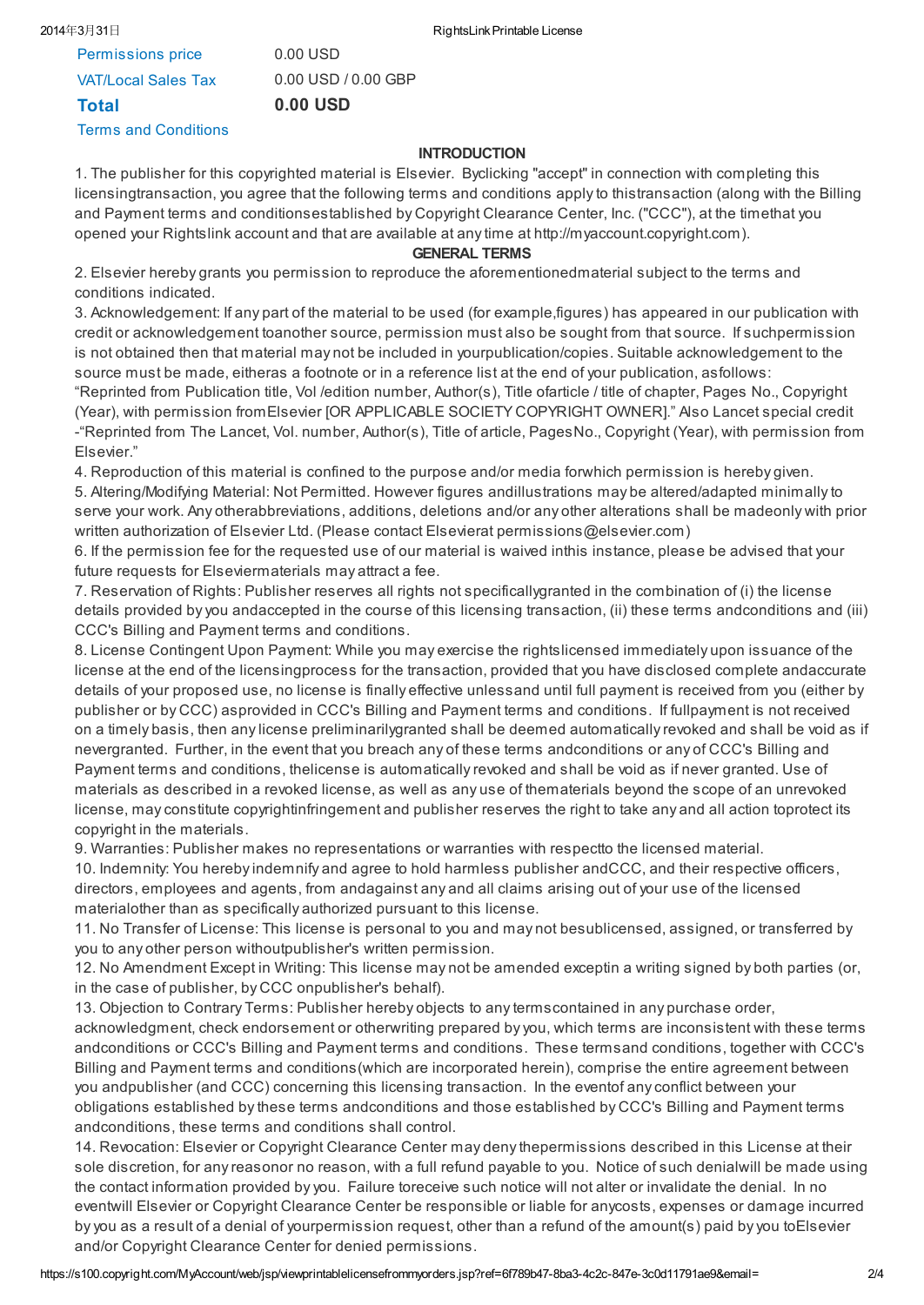#### 2014年3月31日 RightsLink Printable License

# LIMITED LICENSE

The following terms and conditions apply only to specific license types:

15. Translation: This permission is granted fornon-exclusive world **English** rights only unless yourlicense was granted for translation rights. If you licensed translation rightsyou may only translate this content into the languages you requested. Aprofessional translator must perform all translations and reproduce the contentword for word preserving the integrity of the article. If this license is tore-use 1 or 2 figures then permission is granted for nonexclusive world rightsin all languages.

16. Posting licensed content on any Website: The followingterms and conditions apply as follows: Licensing material from an Elsevierjournal: All content posted to the web site must maintain the copyright informationline on the bottom of each image; A hyper-text must be included to the Homepageof the journal from which you are licensing at http://www.sciencedirect.com/science/journal/xxxx orthe Elsevier homepage for books at [http://www.elsevier.com;](http://www.elsevier.com/) CentralStorage: This license does not include permission for a scanned version of thematerial to be stored in a central repository such as that provided byHeron/XanEdu.

Licensing material from an Elsevier book: A hyper-text link must be includedto the Elsevier homepage at [http://www.elsevier.com](http://www.elsevier.com/) . Allcontent posted to the web site must maintain the copyright information line onthe bottom of each image.

Posting licensed content on Electronic reserve: In addition to the above the following clausesare applicable: The web site must be password-protected and made available onlyto bona fide students registered on a relevant course. This permission isgranted for 1 year only. You may obtain a new license for future websiteposting.

For journal authors: the following clauses are applicable inaddition to the above: Permission granted is limited to the author acceptedmanuscript version\* of your paper.

\*Accepted Author Manuscript (AAM) Definition: An accepted authormanuscript (AAM) is the author's version of the manuscript of an article thathas been accepted for publication and which may include any authorincorporatedchanges suggested through the processes of submission processing, peer review,and editor-author communications. AAMs do not include other publishervalue-added contributions such as copy-editing, formatting, technicalenhancements and (if relevant) pagination.

You are not allowed to download and post the published journal article (whetherPDF or HTML, proof or final version), nor may you scan the printed edition tocreate an electronic version. A hyper-text must be included to the Homepage ofthe journal from which you are licensing at http://www.sciencedirect.com/science/journal/xxxxx. As part of our normal production process, you will receive an e-mail noticewhen your article appears on Elsevier's online service ScienceDirect(www.sciencedirect.com). That e-mail will include the article's Digital ObjectIdentifier (DOI). This number provides the electronic link to the publishedarticle and should be included in the posting of your personal version. We askthat you wait until you receive this e-mail and have the DOI to do any posting.

Posting to a repository: Authorsmay post their AAM immediately to their employer's institutional repository forinternal use only and may make their manuscript publically available after thejournal-specific embargo period has ended. Please also refer to Elsevier'sArticle Posting Policy for further information.

18. For book authors the following clauses are applicable in addition tothe above: Authors are permitted to place a briefsummary of their work online only.. You are notallowed to download and post the published electronic version of your chapter,nor may you scan the printed edition to create an electronic version. Posting to a repository: Authors arepermitted to post a summary of their chapter only in their institution'srepository.

20. Thesis/Dissertation: If your license is for use in athesis/dissertation your thesis may be submitted to your institution in eitherprint or electronic form. Should your thesis be published commercially, pleasereapply for permission. These requirements include permission for the Libraryand Archives of Canada to supply single copies, on demand, of the completethesis and include permission for UMI to supply single copies, on demand, ofthe complete thesis. Should your thesis be published commercially, pleasereapply for permission.

# Elsevier Open Access Terms andConditions

Elsevier publishes Open Access articles in both its Open Access journals andvia its Open Access articles option in subscription journals.

Authors publishing in an Open Access journal or who choose to make theirarticle Open Access in an Elsevier subscription journal select one of thefollowing Creative Commons user licenses, which define how a reader may reusetheir work: Creative Commons Attribution License (CC BY), Creative CommonsAttribution – Non Commercial - ShareAlike (CC BY NCSA) and Creative Commons Attribution – Non Commercial – No Derivatives (CC BYNC ND) Terms & Conditions applicable toall Elsevier Open Access articles:

Any reuse of the article must not represent the author as endorsing theadaptation of the article nor should the article

be modified in such a way asto damage the author's honour or reputation.

The author(s) must be appropriately credited.

If any part of the material to be used (for example, figures) has appearedin our publication with credit or acknowledgement to another source it is theresponsibility of the user to ensure their reuse complies with the terms andconditions determined by the rights holder.